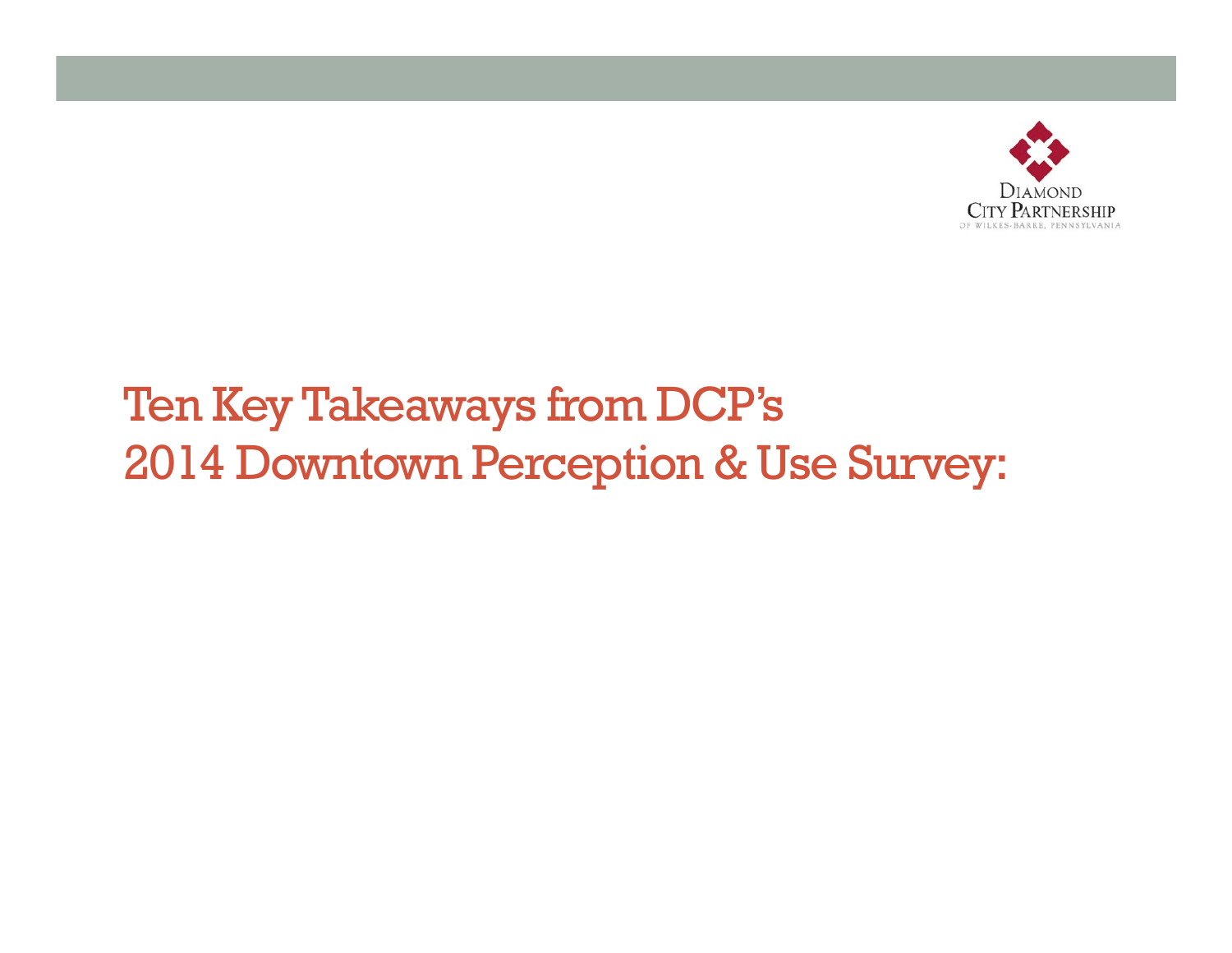2014 Downtown Wilkes-Barre Perception & Use Survey



- Survey open from April 25 to May 31, 2014
- More than 1,000 people took the survey.
- 825 people took the time to complete the survey in its entirety.
- Overall results shown here have a 3.5% margin of error at a 95% confidence interval.
- Profile of survey respondents:
	- 40% work in Downtown
	- 20% attend school in Downtown
	- 11% live in Downtown
	- The remaining 29% visit Downtown for other reasons or never visit Downtown.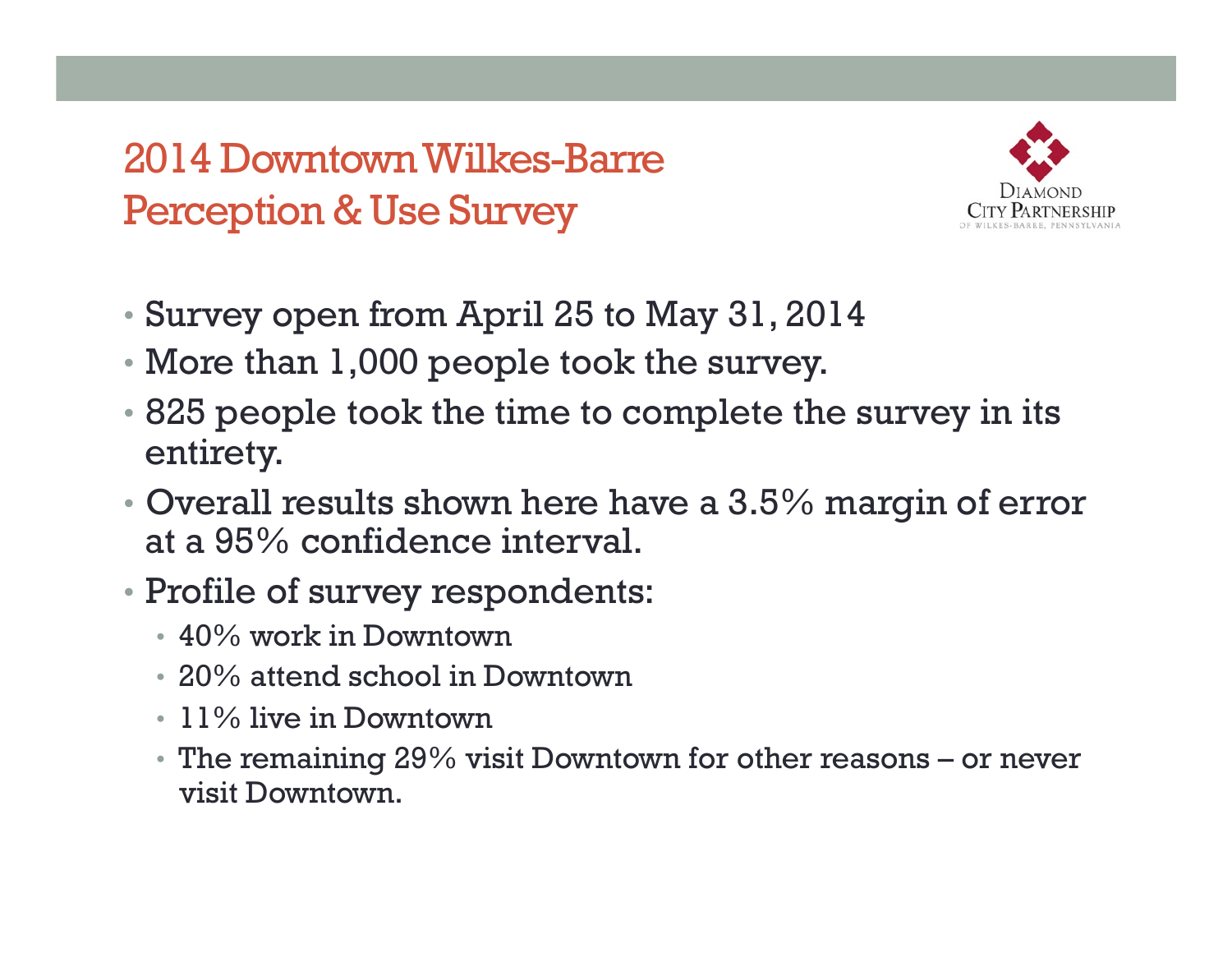Takeaway 1: Many of today's most frequently-visited Downtown destinations simply didn't exist ten years ago.





**All Respondents: How often do you patronize the following Downtown destinations?** 

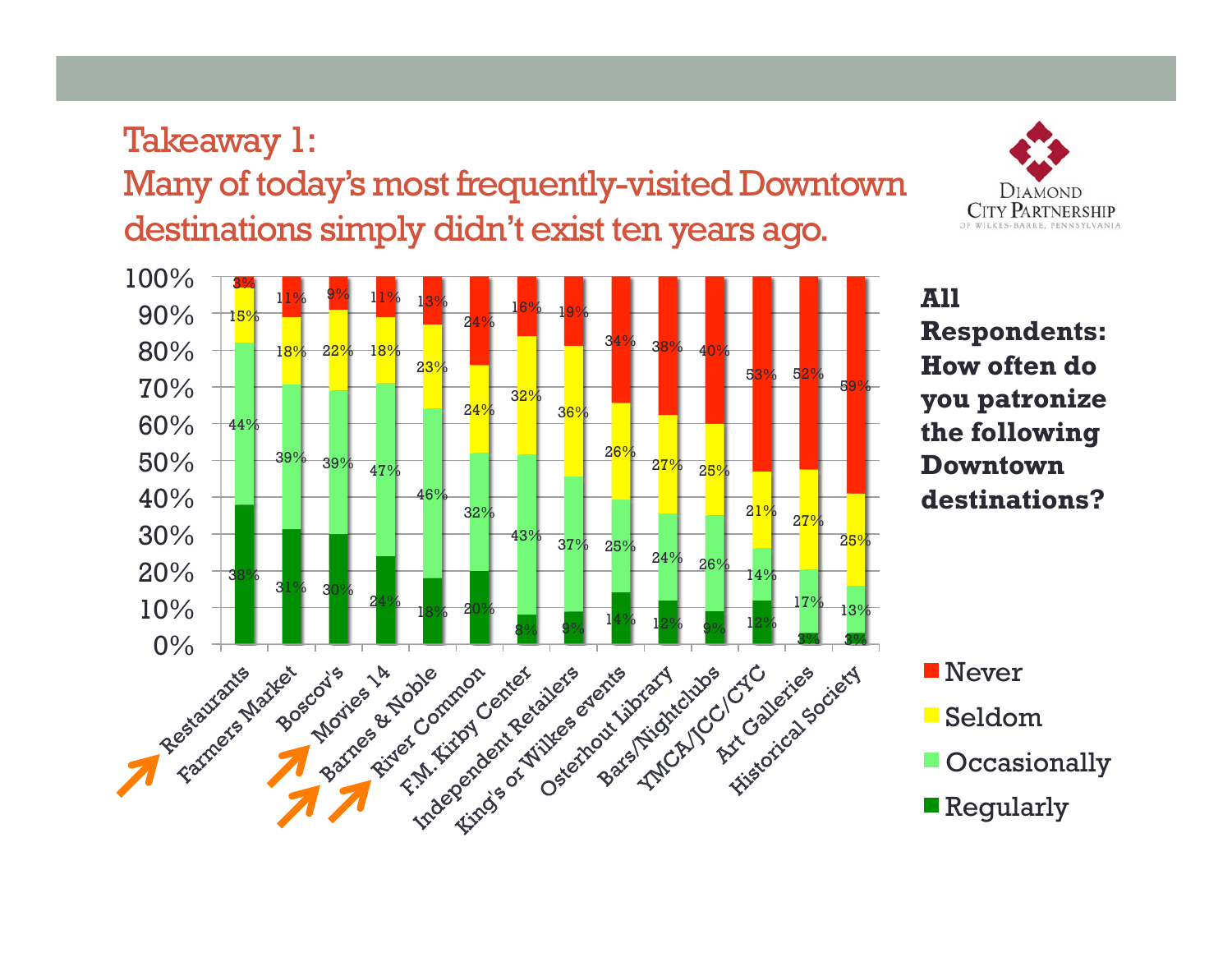## Takeaway 2: Growth of Downtown residential is key:



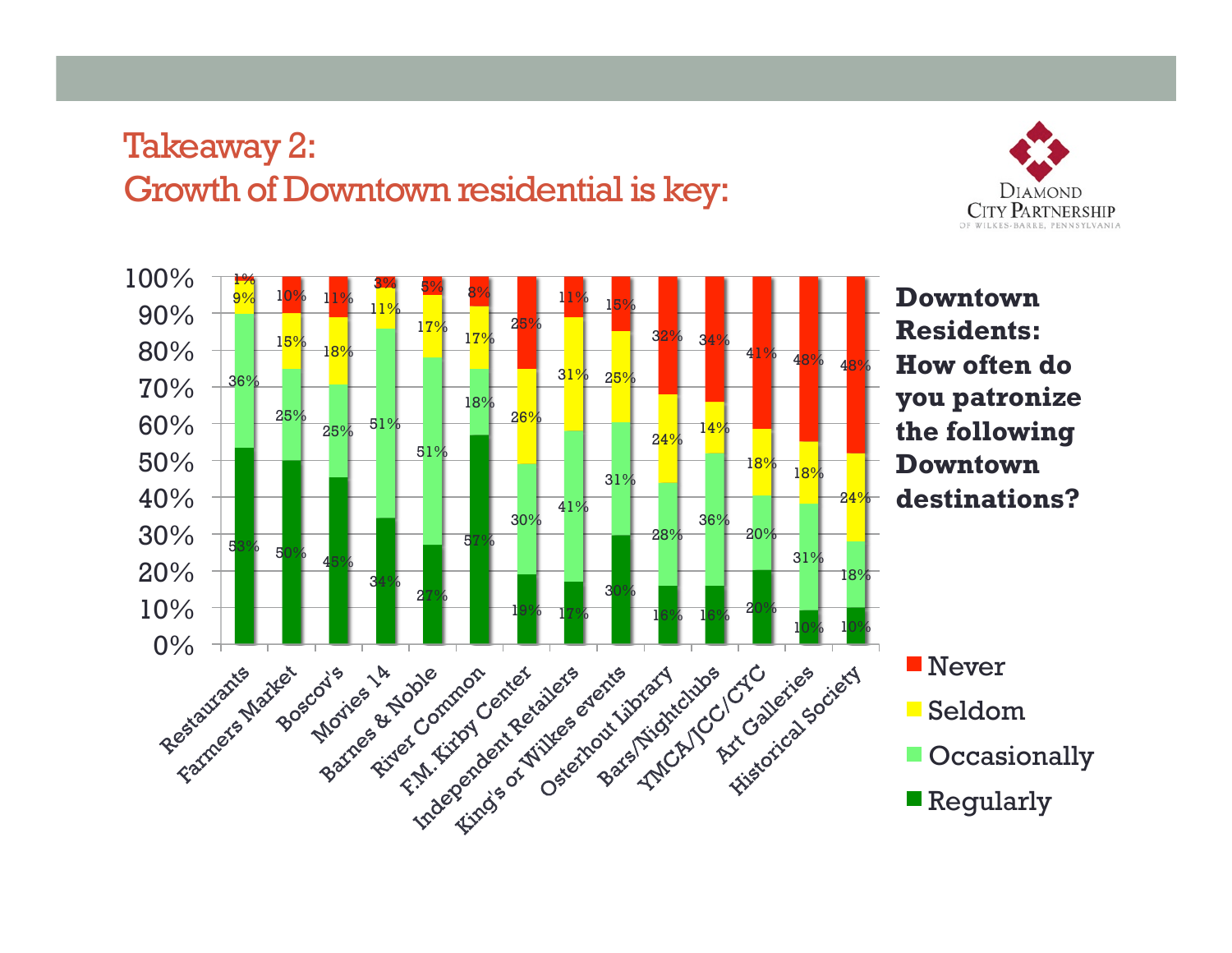### Takeaway 3: Residential growth can create retail demand



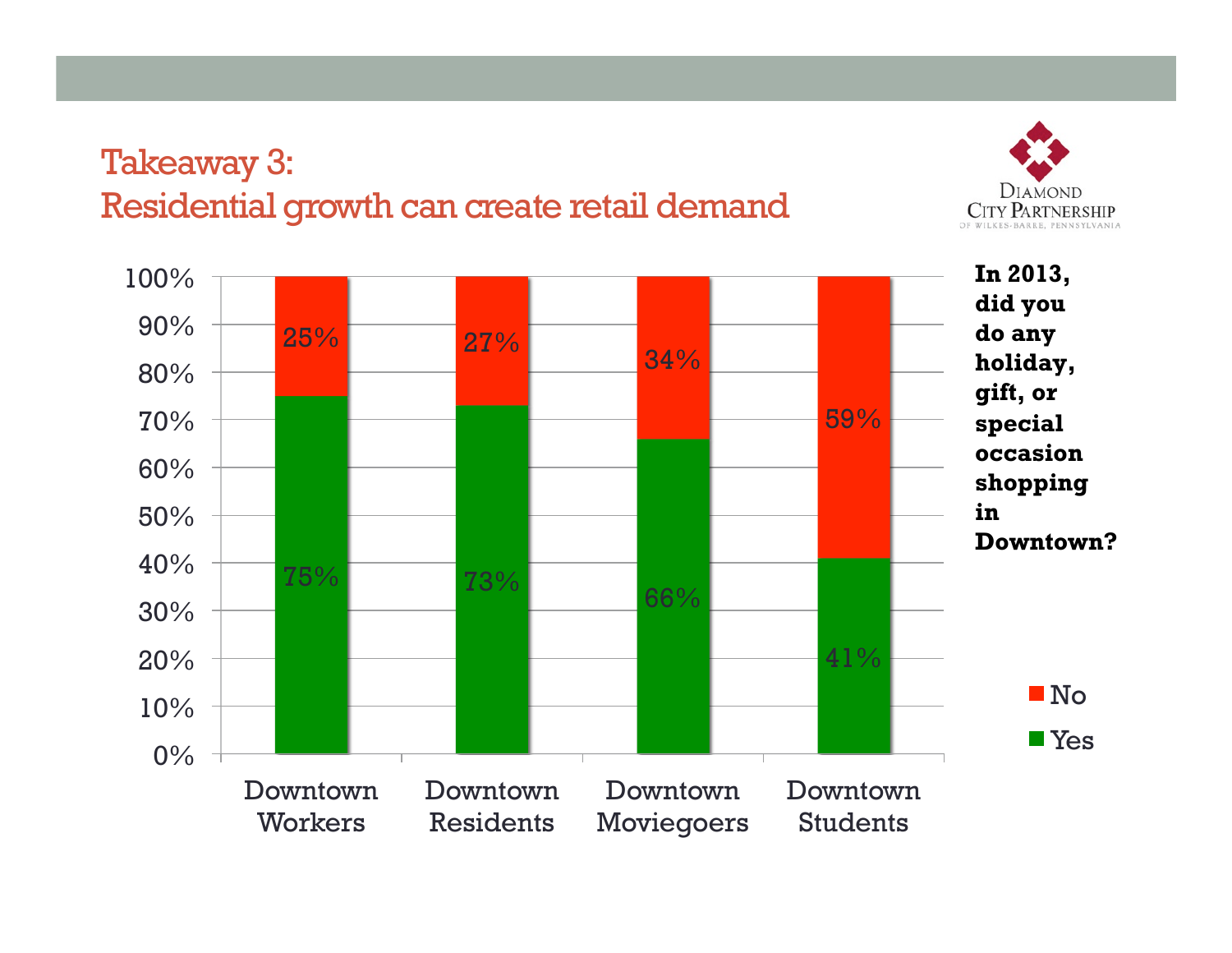### Takeaway 4: Downtown has substantial strengths on which we can build – but also substantial weaknesses



Feels safe: nightime 2<mark>%</mark> Quality historic architecture Good selection of places to eat Region's "college neighborhood" Feels safe: daytime Entertainment, arts, & culture Well-maintained streets/sidewalks Clean Pleasant, walkable urban environment Sufficient, easy-to-find parking Well-maintained buildings Attractive parks/green space Place I like to take out-of-town guests Good selection of places to shop Would be a good place for me to live



0% 10% 20% 30% 40% 50% 60% 70% 80% 90% 100%

■ Strongly Agree ■ Agree ■ Neither Agree nor Disagree ■ Disagree ■ Strongly Disagree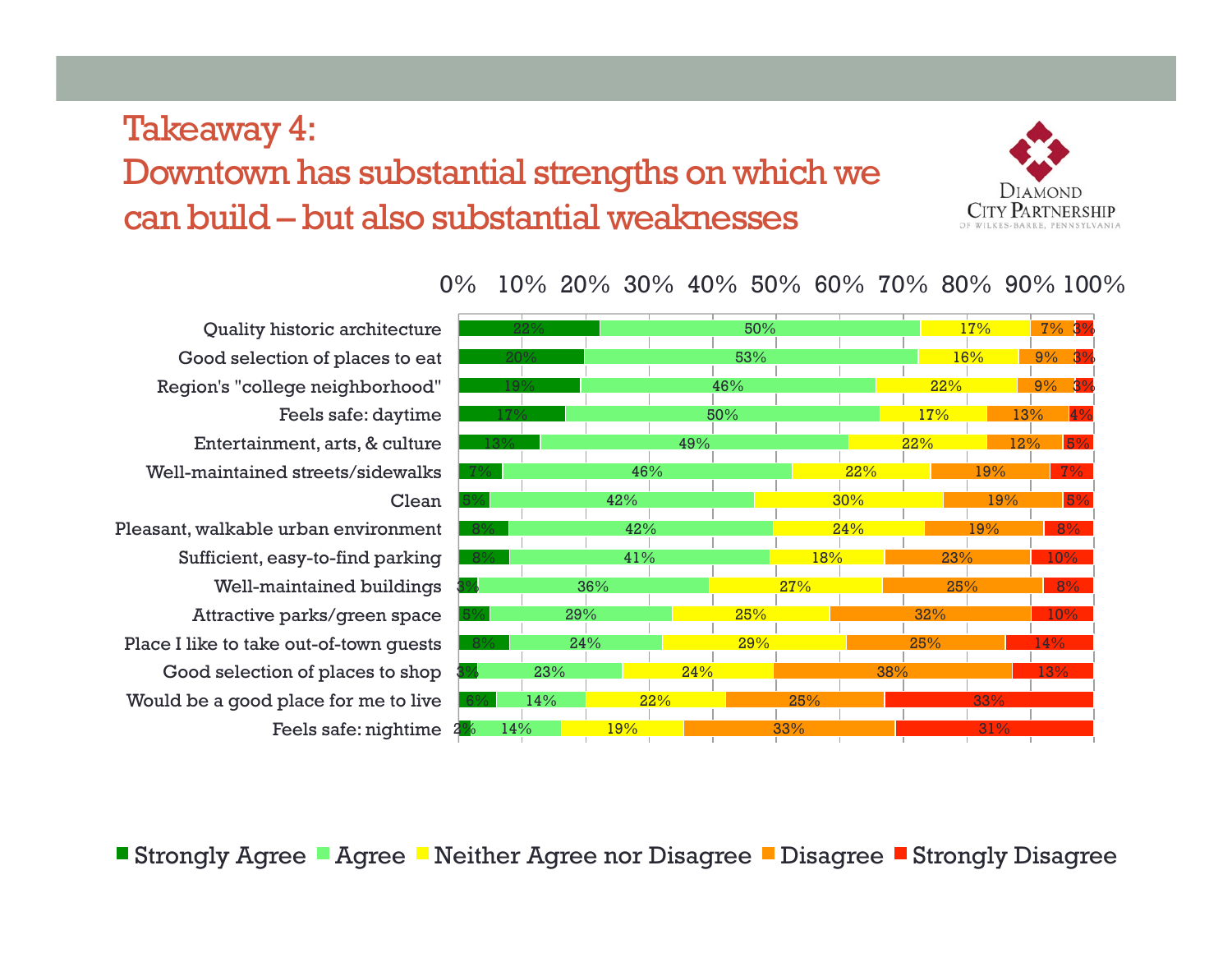Takeaway 5: Strong differences of opinion between Downtown's Believers and Non-Believers



### **Top 5 Differences of Opinion about Downtown:**

- **5.** Downtown feels safe at night
- **4.** Downtown is a good place for arts, culture, and entertainment
- **3.** Downtown feels safe during daytime
- **2.** Downtown is a place I like to take out-of-town guests
- **1.** Downtown offers a pleasant, walkable urban environment

**However, Downtown's strengths as a dining destination, "the region's college neighborhood," and a treasury of historic architecture are clearly acknowledged across the board.**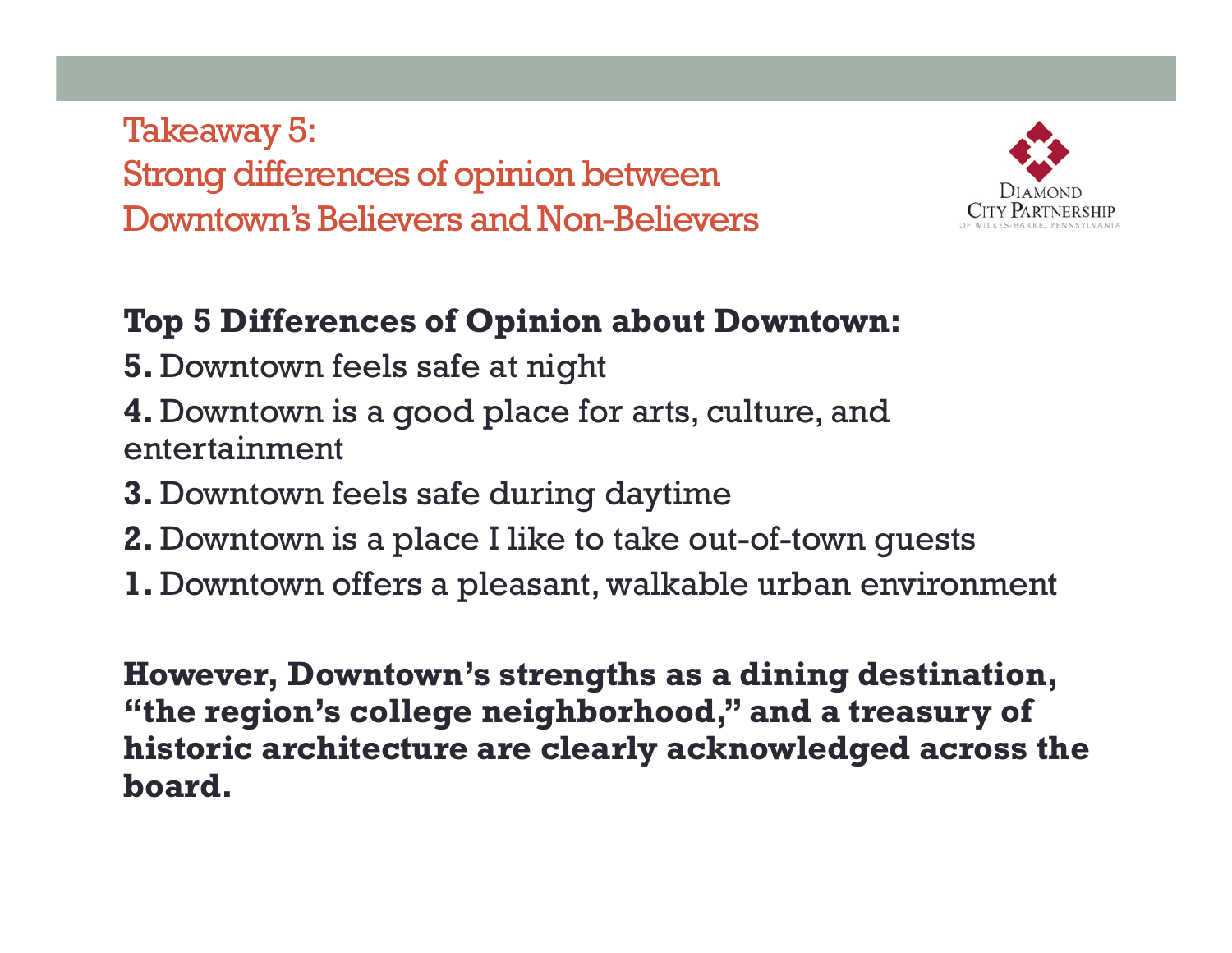Takeaway 6: Here's what survey respondents like best about Downtown Wilkes-Barre:



## **Farmers Market** River Common Shops Close to Work Kirby Center Restaurants **Access Options Library** Small Town Historic Architecture **Memories** Community **Walkable** Movies Colleges Potential Convenience **Public Square**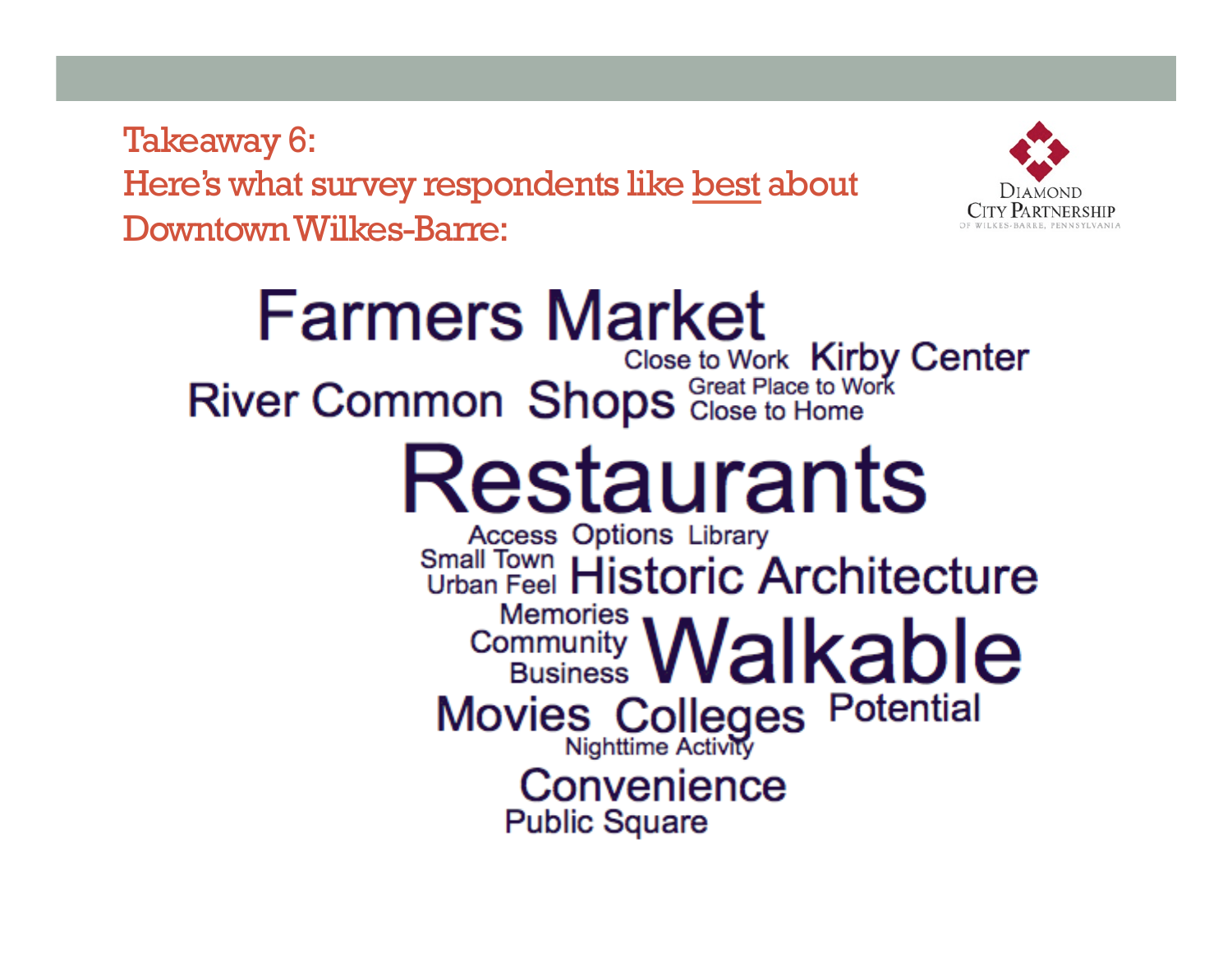Takeaway 7: Here's what survey respondents like least about Downtown :



## **Empty Buildings People Loitering** Feels Unsafe Unsavory People **Stores Crime** Lack of Police Presence Riff Raff Panhandlers Safety Bars<br>Drug Addicts Homeless<br>Scary People <sub>Drug Dealers</sub> Empty Storefronts Rundown Public Square Cigarette Butts Parking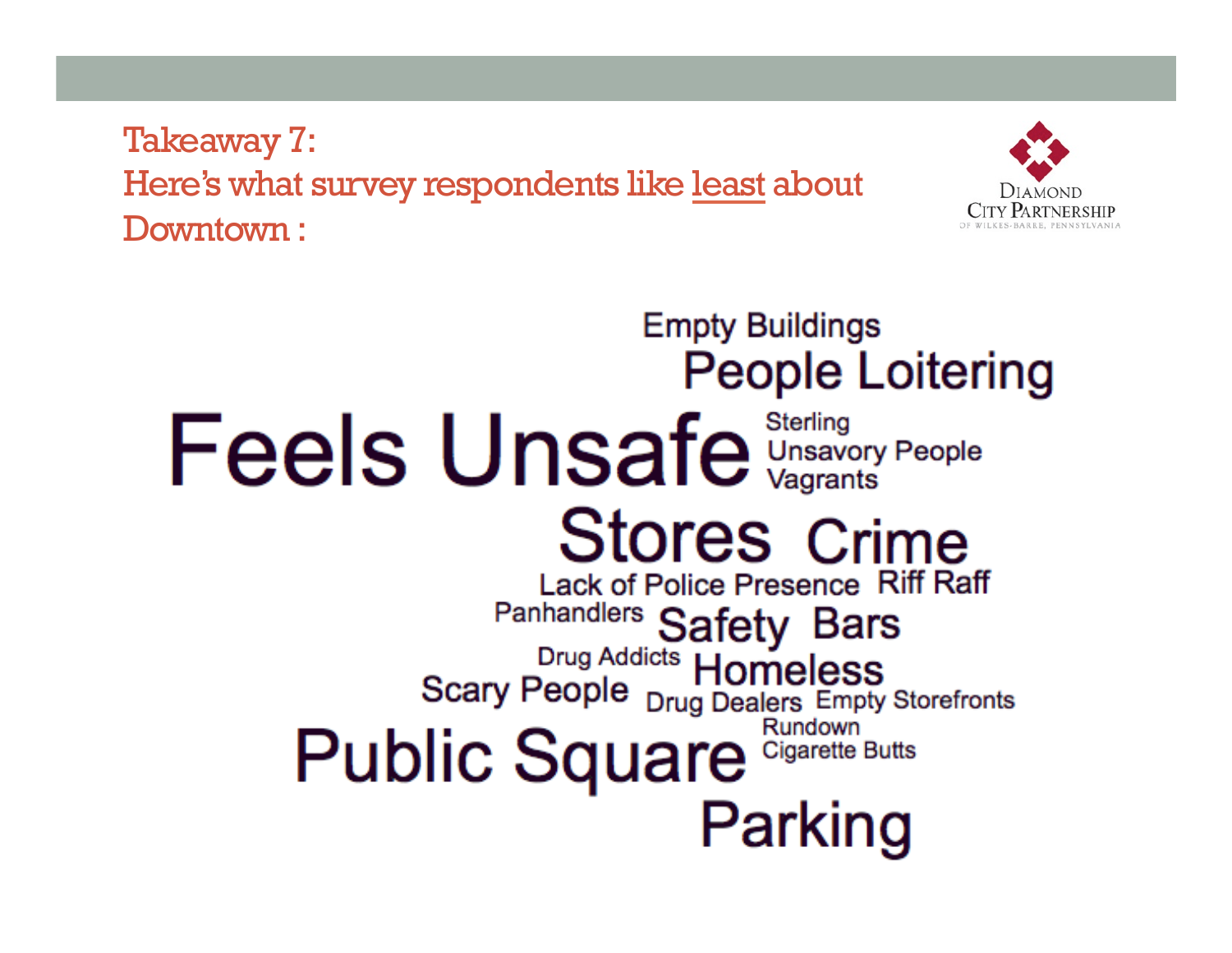Takeaway 8: There's more optimism about the future of Downtown Wilkes-Barre than about the future of Greater Wilkes-Barre.



#### Downtown Wilkes-Barre



#### Greater Wilkes-Barre

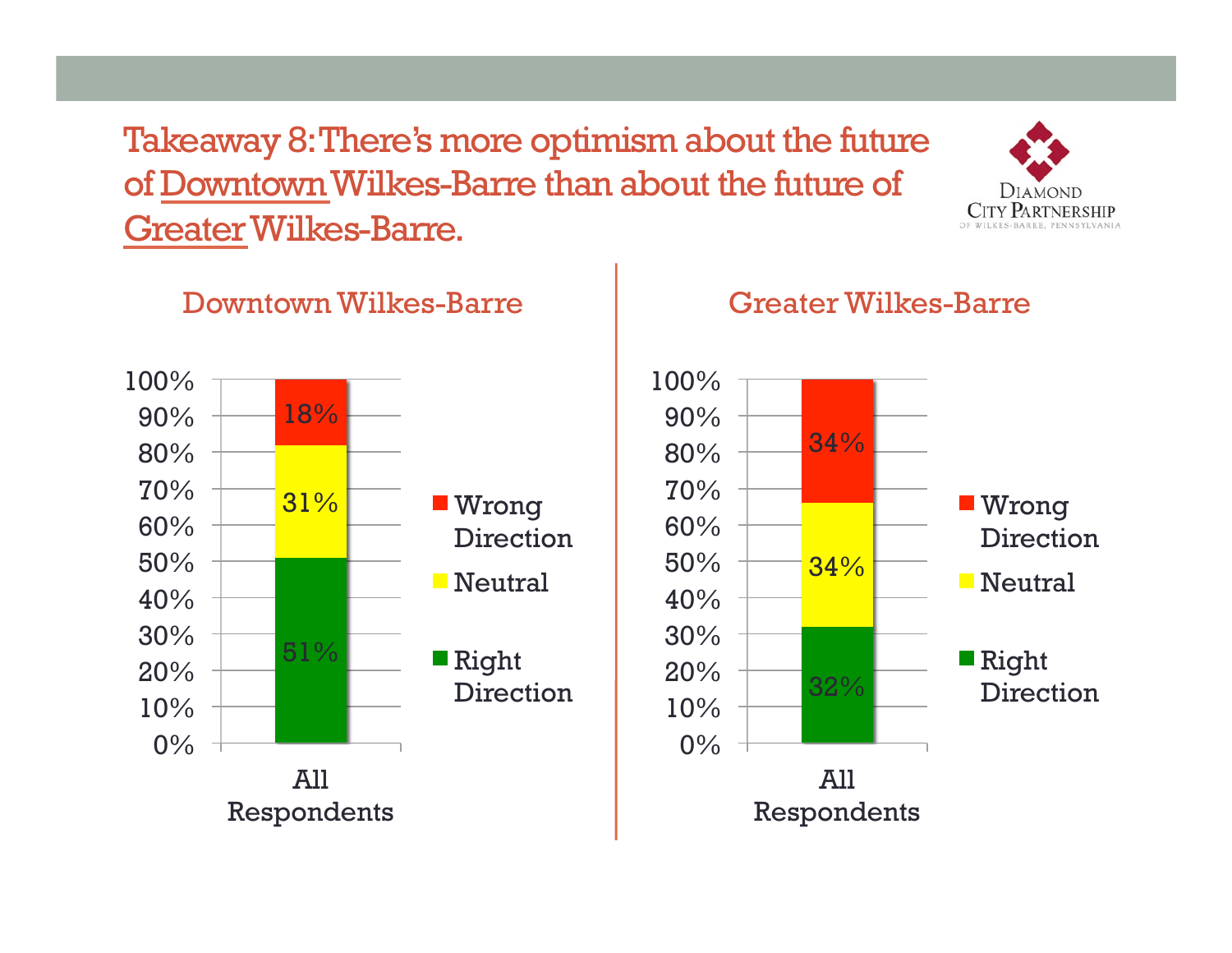### Takeaway 9: Regular Downtown visitors like what they see:



#### **Right Direction/Wrong Direction by frequency of visitation**

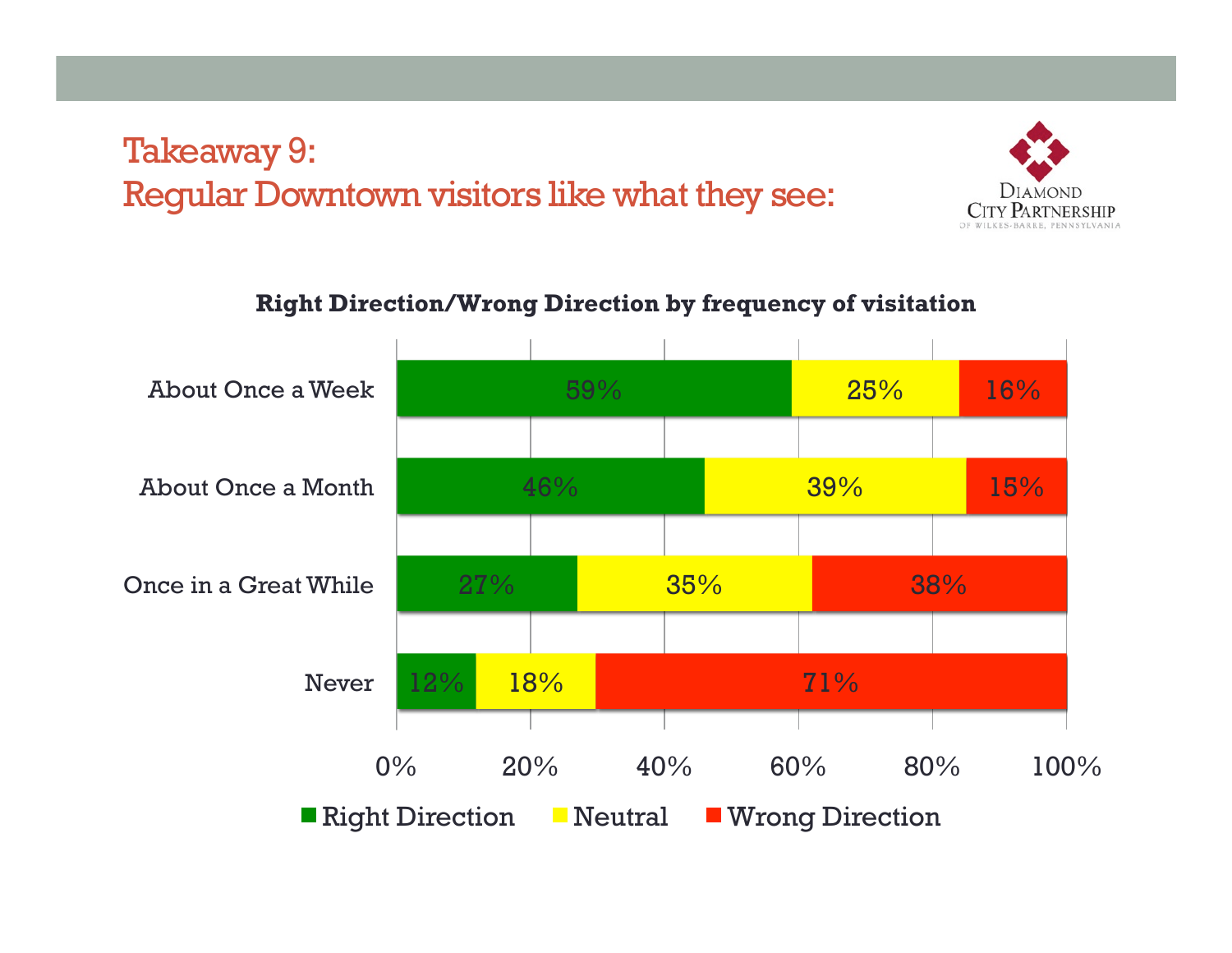## Takeaway 10: Here's what survey respondents would like to see in Downtown's future:



**Year Round Public Market More College Focused Stores** Restore Public Square More Outdoor Concerts Address Homeless Issue More Sidewalk Cafes Fix the Fountain **Grocery** Landscape Vacant Lots Clothing Store<br>Second Downtown Hotel More Quality Housing Develop Beyond Downtown Core **Restore Train Station More Parking More Flowers** Repair Sidewalks A Proper Museum Free Parking More Quality Restaurants More Bike Friendly<br>Rooftop Bar Shoe Store Safer Garages Public Restrooms More Restored Facades More Parks **Enhance Safety** Finish Coal Street to Dtwn Save The Irem Boathouse on River Office Supply Store Skatepark Restore First National Bank More Family Events **More Quality Shops** Panera River Common Parking<br>More Street Trees Fast Food Restaurant More Police Presence Additional New Streetlights **Modern Parking Meters Connect Colleges to Square** More Garbage Cans on Street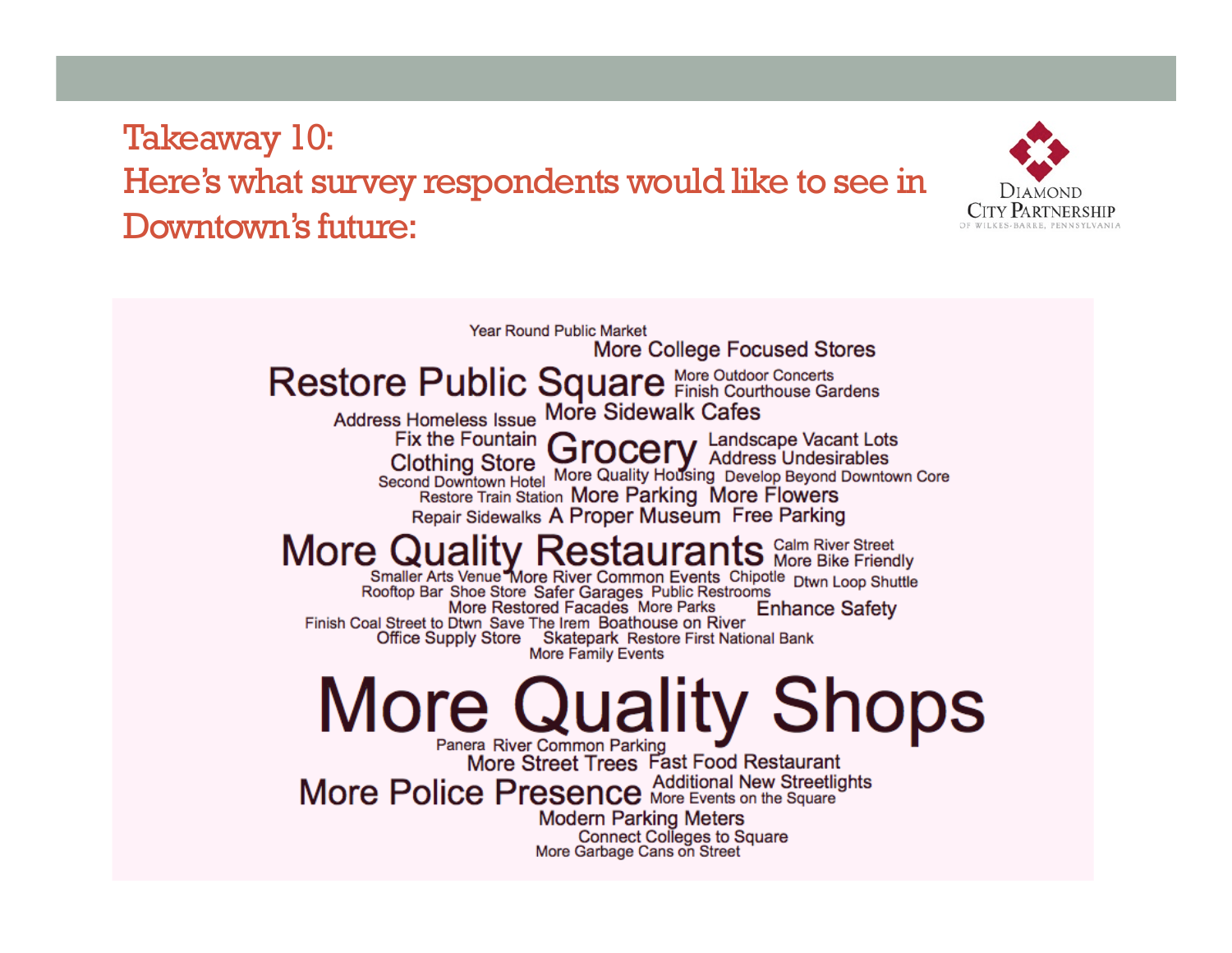The survey data generated a SWOT analysis, leading to priorities for the next several years of Downtown revitalization.



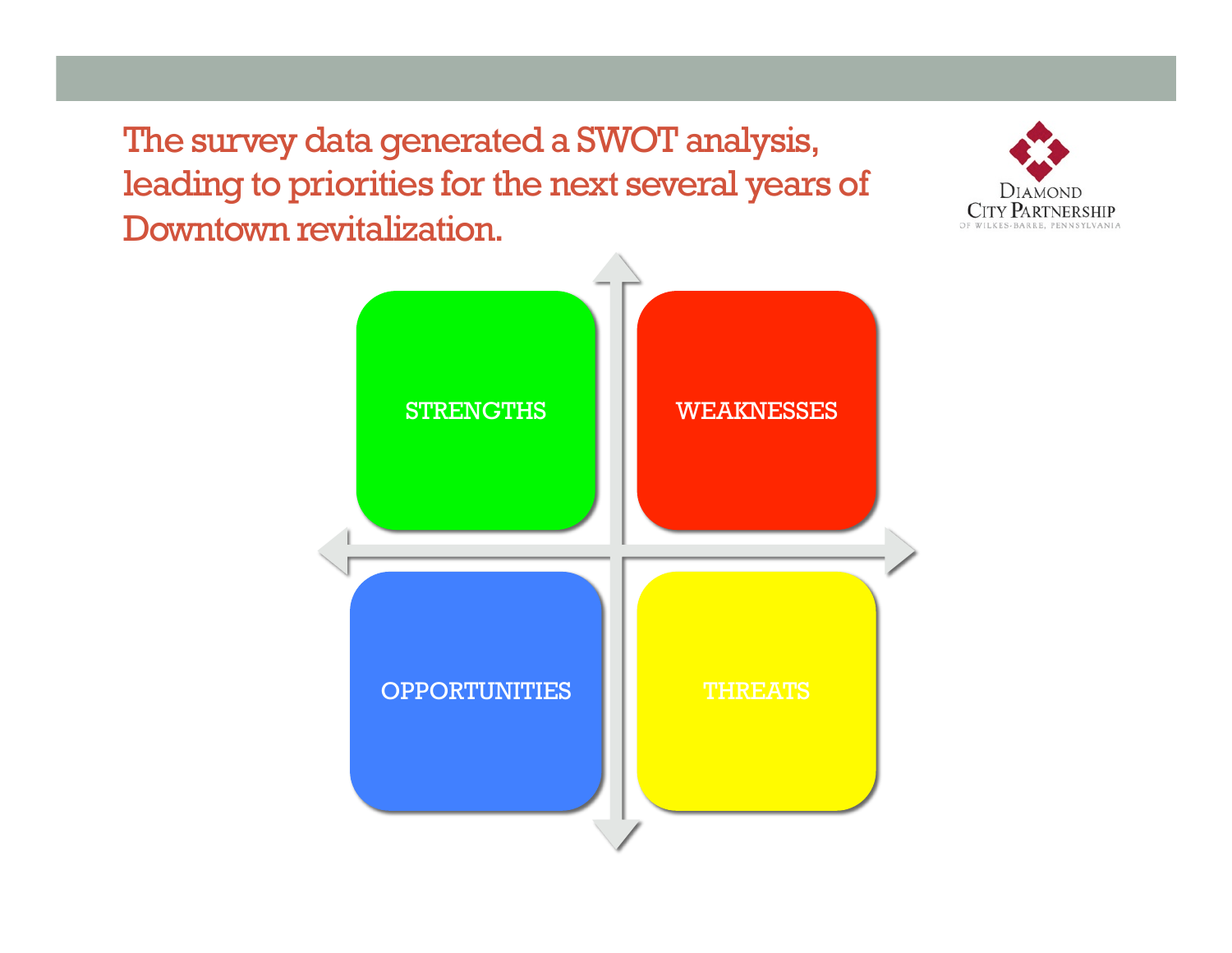## Six Goals for the Next Five Years: